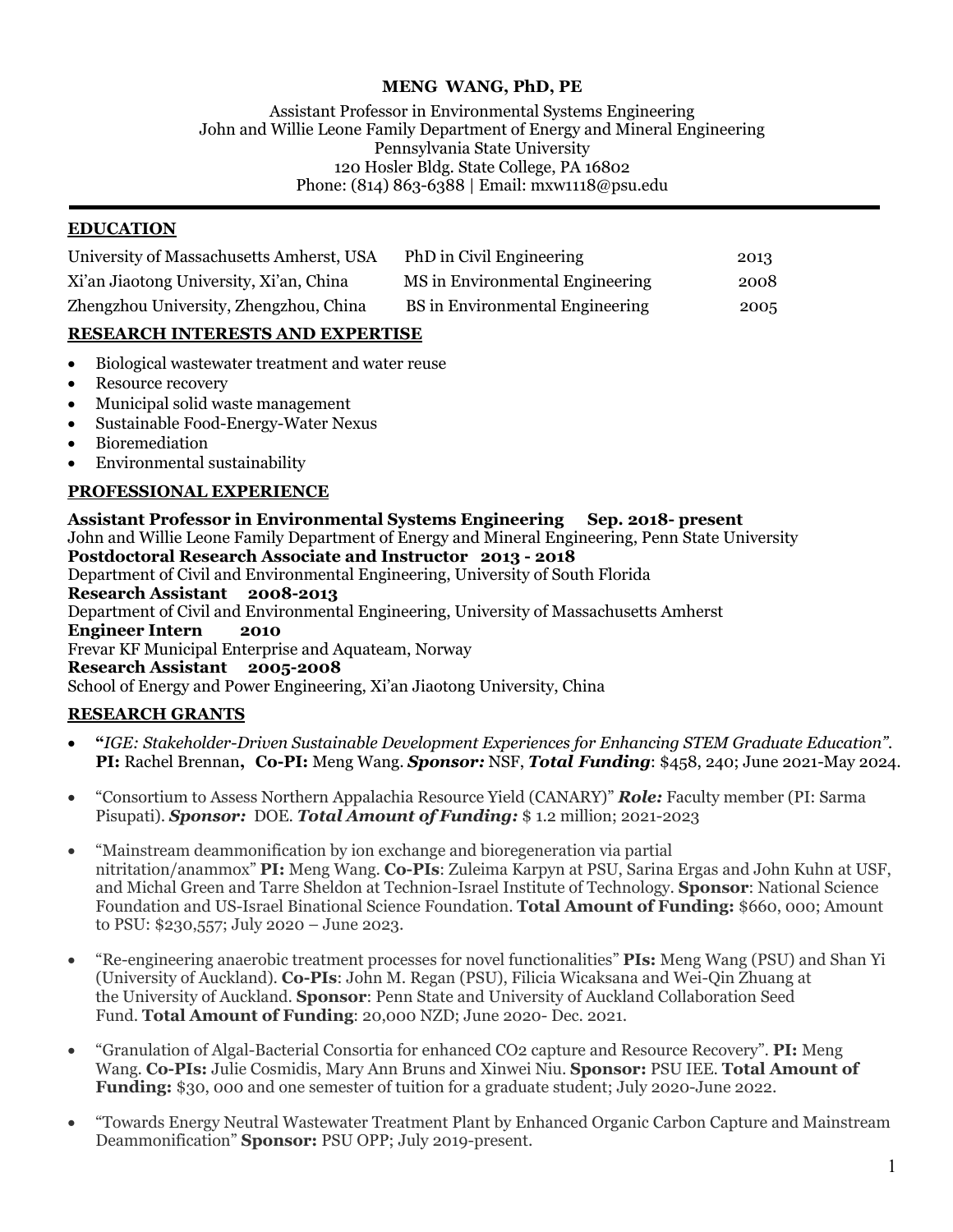- "Dynamics of Reactive Nitrogen Released into Environment in Biological Nutrient Removal Processes". **PI:** Meng Wang. **Sponsor:** EMS E. Willard & Ruby S. Miller Faculty Fellowship. **Total Amount of Funding:** \$50,000; July 2019-June 2024.
- "Valorization of Waste Streams by Bioelectrochemical Processes". PI: Meng Wang. **Sponsor:** EMS Sustainability Fund. **Amount of Funding:** \$9,000. April 2022.

### **PEER-REVIEWED JOURNAL PUBLICATIONS**

[20] Shayan, S. I., Zalivina, N., **Wang, M.,** Ergas, S. J., & Zhang, Q. (2022). Dynamic model of algal-bacterial shortcut nitrogen removal in photo-sequencing batch reactors. *Algal Research*, *64*, 102688.

[19] Wang, J., Liang, J., Ning, D., Zhang, T., **& Wang, M.** (2022). A review of biomass immobilization in anammox and partial nitrification/anammox systems: Advances, issues, and future perspectives. *Science of The Total Environment*, 152792.

[18] Wang, J., Liang, J., Sun, L., Shen, J., & **Wang, M**. (2021). Achieving reliable partial nitrification and anammox process using polyvinyl alcohol gel beads to treat low-strength ammonia wastewater. *Bioresource Technology*, *324*, 124669.

[17] Lee, E., Oliveira, D. S. B. L., Oliveira, L. S. B. L., Jimenez, E., Kim, Y., **Wang, M**., Ergas, S. and Zhang, Q. (2020). Comparative environmental and economic life cycle assessment of high solids anaerobic co-digestion for biosolids and organic waste management. Water Research, 171, 115443.

[16] Adhikari, U., Chabrelie, A., Weir, M., Boehnke, K., McKenzie, E., Ikner, L., **Wang, M**., Wang, Q., Young, K., Haas, C.N., & Rose, J. (2019). A Case Study Evaluating the Risk of Infection from Middle Eastern Respiratory Syndrome Coronavirus (MERS-CoV) in a Hospital Setting Through Bioaerosols. Risk Analysis, 39(12), 2608-2624.

[15] Lee, E., Bittencourt, P., Casimir, L., Jimenez, E., **Wang, M.**, Zhang, Q., & Ergas, S. J. (2019). Biogas production from high solids anaerobic co-digestion of food waste, yard waste and waste activated sludge. Waste Management, 95, 432-439.

[14] **Wang, M.,** Payne, K., Tong, S. and Ergas, S (2018). Hybrid algal photosynthesis and ion exchange (HAPIX) process for high ammonium strength wastewater treatment. Water Research. 142: 65-74.

[13] **Wang, M.,** Keeley, R., Zalivina, N\*., Halfhide, T., Scott, S., Zhang, Q., van der Steen, P., Ergas, S. (2018). Advances in algal-prokaryotic wastewater treatment: a review of nitrogen transformations, reactor configurations, and molecular tools. Journal of Environmental Management. 217: 845-857.

[12] **Wang, M.,** Lee, E., Dilbeck, M\*, Liebelt, M.\*, Zhang, Q. and Ergas, S. (2017). Thermal pretreatment of microalgae for biomethane production: experimental studies, kinetics, and energy analysis. Journal of Chemical Technology and Biotechnology.92:399-407.

[11] Lee, E., Cumberbatch, J., **Wang, M.,** and Zhang Q. (2017). Kinetic parameter estimation model for anaerobic co-digestion with waste activated sludge and microalgae. Bioresource Technology. 228: 9-17.

[10] Amini, A., Aponte-Morales, V., **Wang, M.,** Dillbeck, M.\*, Manser, N., Zhang, Q., Cunningham, J., Lahav, O., Ergas, S. (2017). Cost-effective treatment of swine wastes through the recovery of energy and nutrients. Waste Management. 69:508-517.

[9] **Wang, M.,** Lee, E., Zhang, Q, and Ergas, S (2016). Anaerobic co-digestion of swine manure and microalgae Chlorella sp.: experimental studies and energy analysis. BioEnergy Research.9: 1-12.

[8] Manser, N., **Wang, M.,** Ergas, S., Mihelcic, J., Mulder, A., van de Vossenberg, J, van Lier J., and van der Steen, P. (2016) Biological nitrogen removal in a photo-sequencing batch reactor with an algal-nitrifying bacterial consortium and anammox granules. Environmental Science & Technology Letters. 3: 175-179.

[7] Arashiro, L.\*, Rada-Ariza, A., **Wang, M.,** van der Steen P., and Ergas, S. (2016). Modeling shortcut nitrogen removal from wastewater using an algal-bacterial consortium. Water Science and Technology. 75: wst2016561.

[6] **Wang, M.,** Yang, H.\*, van der Steen, P. and Ergas, S. (2015). A novel shortcut nitrogen removal process using an algal-bacterial consortium in a photo-sequencing batch reactor (PSBR). Water Research. 87: 38-48.

[5] **Wang, M.** and Park, C. (2015). Investigation of anaerobic digestion of Chlorella sp. and Micractinium sp. grown in high-nitrogen wastewater and their co-digestion with waste activated sludge. Biomass and Bioenergy, 80: 30-37.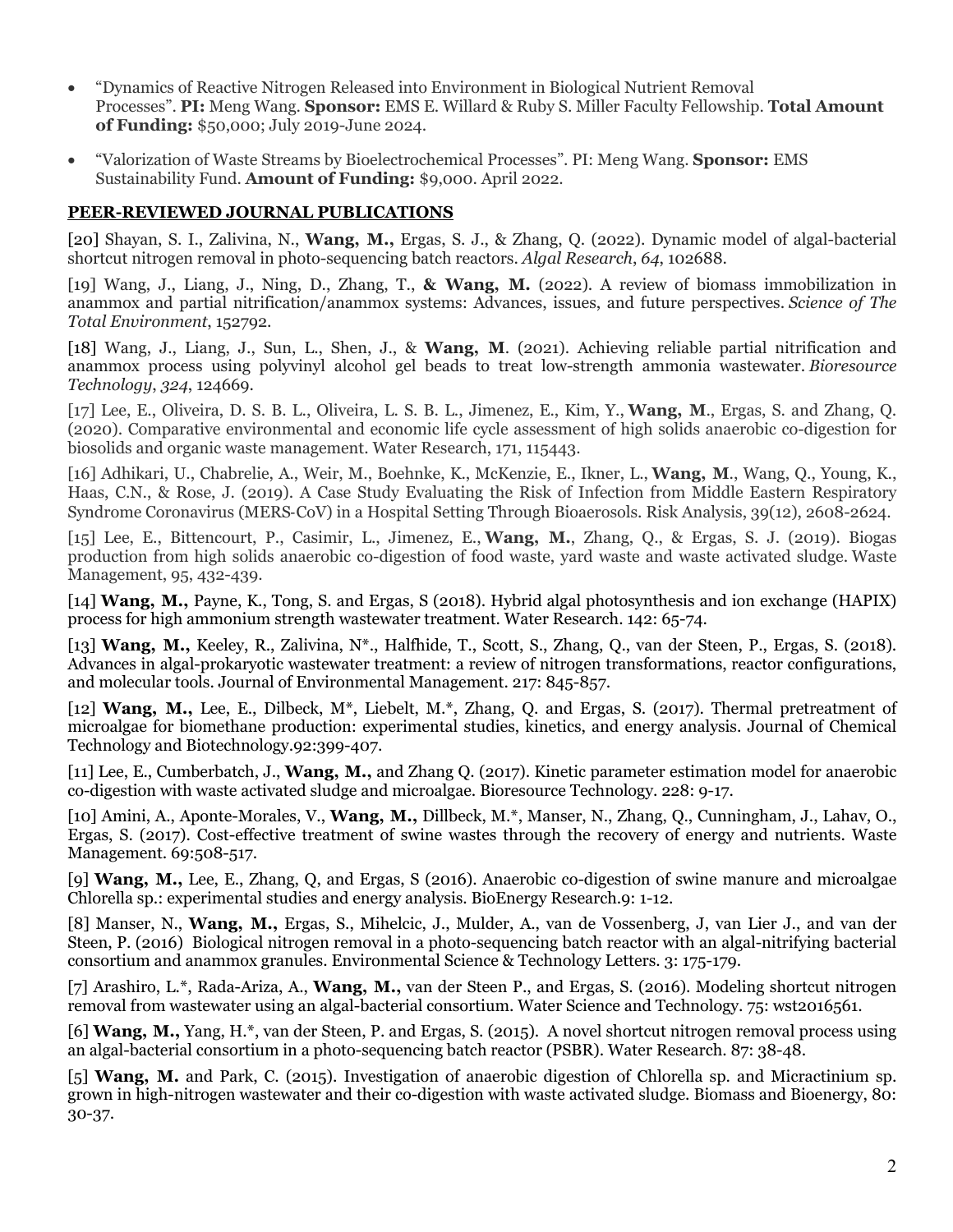[4] **Wang, M.,** Kuo-Dahab, C., Dolan, S. and Park, C. (2014). Kinetics of nutrient removal and expression of extracellular polymeric substance by microalgae Chlorella sp. and Micractinium sp. in wastewater treatment. Bioresource Technology.154: 131-137.

[3] **Wang, M.,** Sahu, A., Rusten, B. and Park, C. (2013). Anaerobic co-digestion of microalgae Chlorella sp. and waste activated sludge. Bioresource Technology.142: 585-590.

[2] Baek, K., **Wang, M.,** McKeever, R., Rieber, K., Park, C., and Nüsslein, K. (2013). Biodegradation of low concentrations of 1,2-dibromoethane in groundwater is enhanced by phenol. Applied Microbiology and Biotechnology. 98: 1329-1338.

[1] Yuan, X., **Wang, M.,** Park, C., Kumar, A, Sahu, A., Ergas, S. (2012). Microalgae growth using high-strength wastewater followed by anaerobic co-digestion. Water Environment Research. 84: 396-404.

#### **PATENT**

• Systems and processes for wastewater treatment (Patent # 10961142). Sarina Ergas and Meng Wang

#### **BOOK CHAPTER**

[1] Wang M., Chapter III.3 "Environmental applications of microalgae:  $CO<sub>2</sub>$  capture and nutrient recycling" in Book "Microalgae as a Source of Bioenergy: Products, Processes and Economics" (2017). Bentham Science Publishers.

#### **CONFERENCE PRESENTATIONS**

[21] Zhang, T., Payne, K., & Wang, M.. "Hybrid ion exchange and biological processes for ammonia removal: experimental and modeling studies," Water and Environment Student Talks, University of British Columbia, Virtual Conference, June 9, 2021.

[20] Zalivina, N., Recinos-Arenas, C., van der Steen, P., van de Vosssenberg, J., Wang, M., & Ergas, S.. "High ammonia strength wastewater treatment using algae, bacteria and ion exchange," IWA Conference on Algal Technologies and Stabilisation Ponds for Wastewater Treatment and Resource Recovery, June 30, 2019 - July 2, 2019. Valladolid, Spain.

[19] Wang, M., DeBellis, J., Zalivina, N., Weissbrodt, D., Guest, J., & Ergas, S.. "Impact of Solids Residence Time on the Microbial Community of Photo-sequencing Batch Reactors (PSBR) for shortcut N removal," IWA Conference on Algal Technologies and Stabilisation Ponds for Wastewater Treatment and Resource Recovery, June 30, 2019 - July 2, 2019. Valladolid, Spain.

[18] Lee, E., Bittencourt, P., Jimenez, E., Oliveira, D., Oliveira, L., Hinds, G., Wang, M., Zhang, Q., & Ergas, S.. (). "Sustainable Bioenergy Production by High Solids Anaerobic Co-digestion of Food Waste, Yard Waste and Biosolids," WEF/IWA Residuals and Biosolids Conference, May 8, 2019 - May 10, 2019, Ft. Lauderdale, FL.

[17] Wang, M., Payne, K., Tong, S., Ergas S. (2017). A hybrid algal photosynthesis and ion-exchange (HAPIX) process for side stream wastewater treatment: experimental and modeling studies. Oral presentation and conference proceeding. Water Environment Federation 90th Annual Technical Exhibition and Conference (WEFTEC 2017), Chicago, IL.

[16] Wang, M., Payne, K., Tong, S., Ergas S. (2017). Hybrid Ion Exchange and Algae for High Strength Side Stream Wastewater Treatment. Oral presentation and conference proceeding. WEF Nutrient Symposium, June 12-14, Ft. Lauderdale, FL.

[15] Zalivina, N.\*, Keeley, R., Wang, M., Arashiro, L.T., Scott, K., Ergas, S.J., van der Steen, P. (2017). Effect of Solids Retention Time on Nitrogen Removal and Microbial Consortium in a Novel Algal-Bacterial Shortcut Nitrogen Removal System, WEF Nutrient Symposium, June 12-14, Ft. Lauderdale, FL.

[14] Arashiro, L.\*, Rada-Ariza, A., Wang, M., van der Steen P., and Ergas, S. (2016). Modeling shortcut nitrogen removal from wastewater using an algal-bacterial consortium. Oral presentation and conference proceeding. 13th Leading Edge Conference on Water and Wastewater Technologies, Jun. 13-16, 2016, Spain.

[13] Wang, M., Liebelt, M.\*, Dilbeck, M.\*, and Ergas, S. (2015). Thermal pretreatment of microalgae for biogas production. WEF/IWA Residuals and Biosolids Conference, Washington D.C.

[12] Wang, M., Yang, H.\*, and Ergas, S., Van der Steen, P. (2015). A novel shortcut nutrient removal process by an algal-bacterial consortium in a sequencing batch photobioreactor (SBPB). Oral presentation, 249th ACS National Meeting & Exposition, Denver, CO.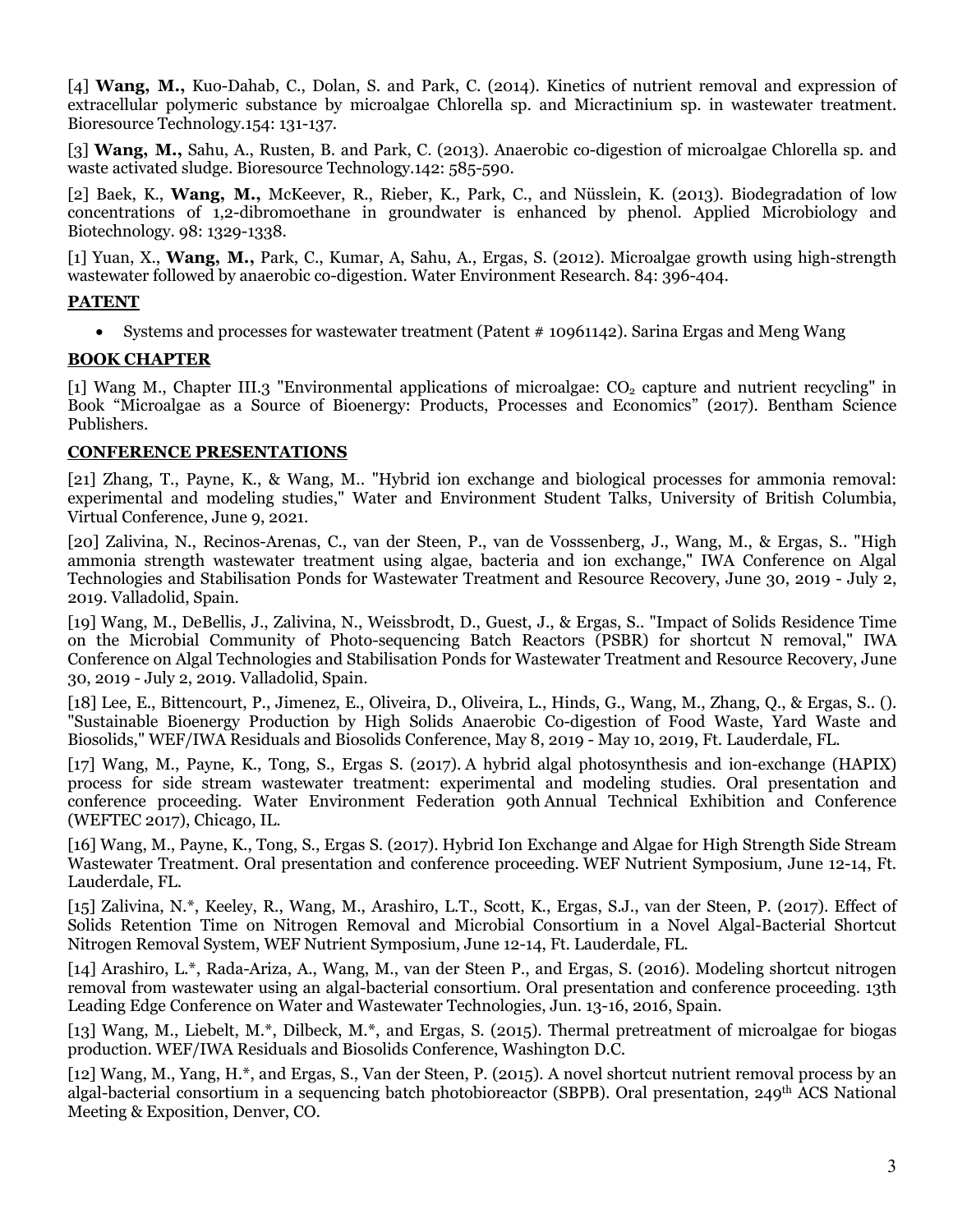[11] Wang, M., Lee, E., Zhang, Q and Ergas, S. (2014) Energy production from anaerobic co-digestion of swine manure and microalgae Chlorella sp. Oral presentation and conference proceeding, Water Environment Federation 87th Annual Technical Exhibition and Conference (WEFTEC 2014), New Orleans, LA.

[10] Amini, A. Veronica Aponte-Morales, V., Wang, M., et al. (2014). A proposed treatment train for sustainable energy and nutrient recovery from swine waste. Poster presentation and conference proceeding, Water Environment Federation 87th Annual Technical Exhibition and Conference (WEFTEC 2014), New Orleans, LA.

[9] Wang, M., Kuo-Dahab, C. and Park C. (2013) Investigation of characteristics of microalgae grown in different wastewater and their enhancing anaerobic digestibility of waste activated sludge. Oral presentation and conference proceeding, Water Environment Federation 86th Annual Technical Exhibition and Conference (WEFTEC 2013), Chicago, IL.

[8] Wang, M., Zhu, Z., Dolan, S. and Park, C. (2012) Cultivation and anaerobic co-digestion of microalgae for wastewater treatment systems. Oral presentation and conference proceeding, International Water Association (IWA) Water Congress, Busan, Korea.

[7] Wang, M. and Park, C. (2012) Improving the digestibility of micro green algae by anaerobic co-digestion with waste activated sludge. Oral presentation and proceeding, Water Environment Federation 26th Annual Residuals and Biosolids Management Conference, Raleigh, NC.

[6] Wang, M., Zhu, Z., Dolan, S., and Park, C. (2012) Investigation of algal cultivation and anaerobic co-digestion of sewage sludge and algae at wastewater treatment plant (WWTP). Conference proceeding, Water Environment Federation 85th Annual Technical Exhibition and Conference (WEFTEC 2012), New Orleans, LA.

[5] Teague, P., Wang, M. and Park, C. (2011) Predicting the digestibility of sludge using EPS analysis, Conference proceeding, Water Environment Federation 84th Annual Technical Exhibition and Conference (WEFTEC 2011), Los Angeles, CA.

[4] Wang, M., Teague, P., and Park, C. (2010) Effects of feeding patterns on extracellular polymer substances (EPS) and digestibility of activated sludge. Poster and conference proceeding, Water Environment Federation 83th Annual Technical Exhibition and Conference (WEFTEC 2010), New Orleans, LA.

[3] Yuan, X., Wang, M., Park, C., Sahu, A.K., and Ergas, S.J. (2010) Microalgae growth using high strength wastewater followed by anaerobic co-digestion. Oral presentation and proceeding, Water Environment Federation 83th Annual Technical Exhibition and Conference (WEFTEC 2010), New Orleans, LA.

[2] Wang, M., Teague, P., and Park, C. (2010) Effects of activated sludge reactor and EPS on anaerobic digestion and sludge pretreatment. Oral presentation and conference proceeding, Water Environment Federation 24th Annual Residuals and Biosolids Management Conference, Savannah, GA.

[1] Park, C., Nüsslein, K., Teague, P, and Wang, M. (2009) Effects of feeding patterns on activated sludge characteristics and its digestibility in anaerobic digestion. Oral presentation and conference proceeding, Water Environment Federation 82th Annual Technical Exhibition and Conference (WEFTEC 2009), Orlando, FL.

### **Posters**

[1] Wang, M., Payne, K., Tong, S., Ergas, S.J. (2018). Resource Recovery From Anaerobic Digestion Effluent By A Hybrid Algal Photosynthesis And Ion-exchange Process. IWA Leading Edge Conference on Water and Wastewater Technologies (IWA-LET), Nanjing, China, May 27-May 31, 2018.

[2] Zalivina, N., Sanford, S., Sokefun, T., Wang, M., Ergas, S.J. (2018). Application of an Anammox-enhanced Zeolite System for Nitrogen Removal from Anaerobic Digestion Sidestreams. Florida Water Resources Conference (FWRC), Daytona Beach, FL, April, 2018. (First place for the poster competition).

[3] Dixon, P., Waris, A., Lacoff, P., Lee, E., Wang, M., Zhang, Q., Mihelcic, J., and Ergas, S. (2018) Energy From Biosolids and Municipal Solid Waste: Effect of Organic Loading Rate on Methane Yield, Florida Water Resource Conference (FWRC), Daytona Beach, FL, April, 2018.

[4] Wang, M., Payne, K., Tong, S., Ergas S. (2017). Hybrid ion-exchange (IX) and algae for high strength side stream wastewater treatment, 1st IWA Conference on Algal Technologies for Wastewater Treatment and Resource Recovery, March 16-17, Delft, The Netherlands.

[5] Kim, Y., Wang, M., Ergas S., Zhang, Q. (2016). A sustainable energy supply system in aquaculture. Poster presented at the World Aquaculture Society Conference, Feb. 22-26, Nevada, LV.

[6] Wang, M., and Ergas, S.J. (2014). Anaerobic co-digestion of swine manure and microalgae for biogas production, Poster presentation, 2014 International Biomass Conference & Expo, Orlando, FL, March 24-26.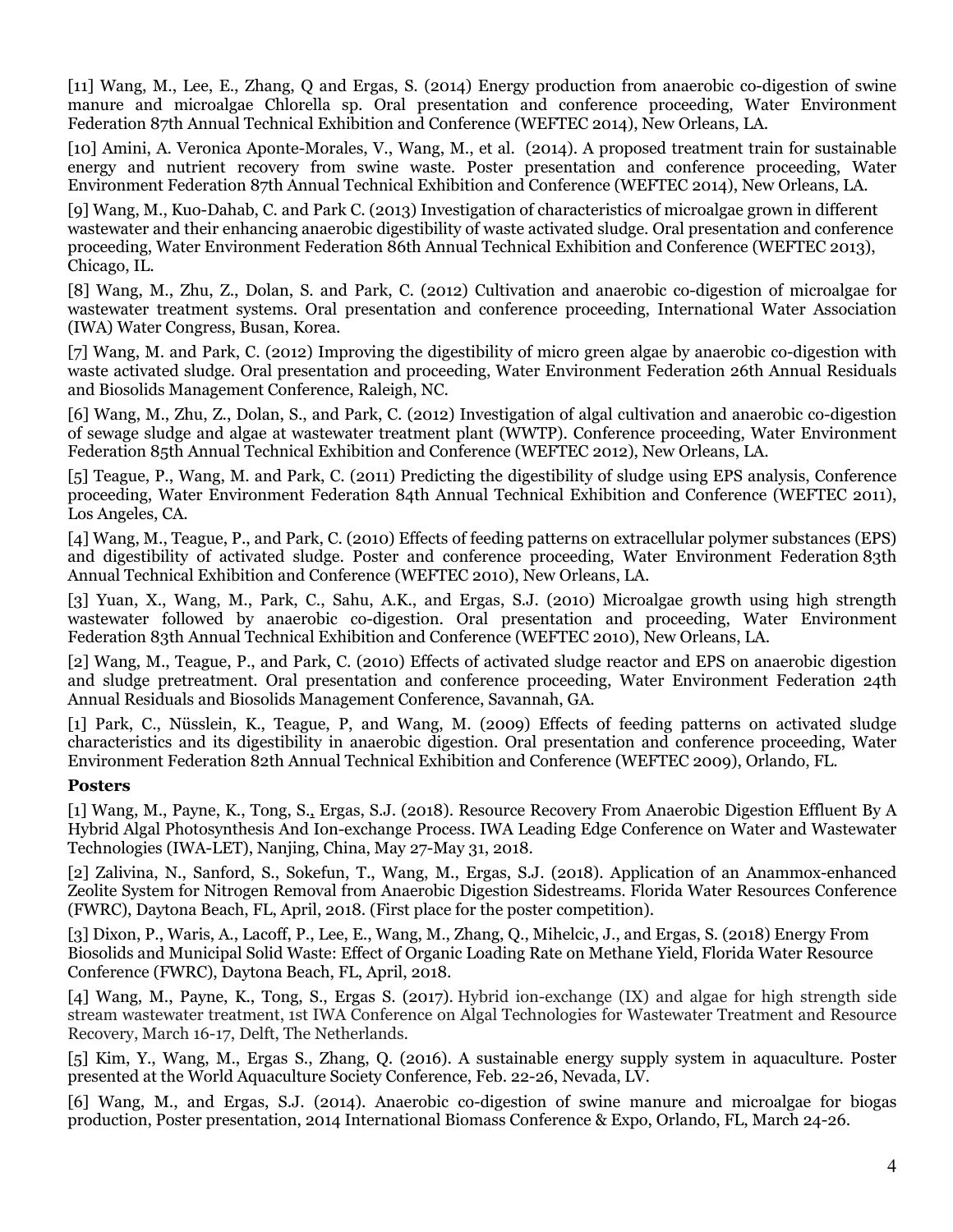[7] Wang, M., Lee, E., Zhang, Q. and Ergas, S.J. (2014). Anaerobic co-digestion of algae and swine manure. Poster presentation, Florida Energy Systems Consortium Workshop, Gainesville, FL, May 12-13.

[8] Wang, M. and Park, C. (2011) Anaerobic co-digestion of microalgae and activated sludge from wastewater treatment systems. Oral presentation, Annual Northeast Residuals & Biosolids Conference, Seekonk, MA.

[9] Teague, P., Wang, M., and Park, C. (2010). The effect of iron concentration and aeration basin configuration on susceptibility to sonication pretreatment and subsequent anaerobic digestion. Poster presentation, Water Environment Federation 83th Annual Technical Exhibition and Conference (WEFTEC 2010), New Orleans, LA.

[10] Wang, M., and Park, C. Investigating the nitrogen removal by microalgae in N-rich wastewater and anaerobic digestion of their biomass as biomethane feedstock. Oral presentation, The 6th International conferences on "Challenges in Environmental Science and Engineering" (CESE 2013), Daegu, Korea.

# **INVITED PRESENTATIONS AND SEMINARS**

- Wang, M. (April 2, 2021). "Intensification of Algae-Based Wastewater Treatment for Nutrient Removal and Resource Recovery," University of Buffalo, Invited. Universities.
- Wang, M. (March 26, 2021). "Sustainable Management of Water and Nutrient at Penn State," USF Seminar, University of South Florida, Invited.
- Wang, M. (October 23, 2019). "Intensification of Algae-Based Wastewater Treatment for Nutrient Removal and Resource Recovery," CEE Seminar, Civil and Environmental Engineering, PSU, Invited. Local.
- Wang, M. (June 2019). "Intensification of Algae-Based Wastewater Treatment for Nutrient Removal and Resource Recovery," Wageningen University Environmental Technology Group, Wageningen, the Netherlands.
- Wang, M. (June 20, 2019). "Intensification of Algae-Based Wastewater Treatment for Nutrient Removal and Resource Recovery," Seminar, University of Antwerp, Antwerp, Belgium.
- Wang, M. (April 6, 2019). "Intensification of Wastewater Treatment for Nutrient Removal and Resource Recovery," Water Insight Seminar, Environmental and Natural Resources Institute, College of Agricultural Sciences, PSU State College, PA, Invited. Local.
- Wang, M. (September 2018). "Sustainable Environmental Systems for Waste Management and Resource Recovery," The John and Willie Leone Family Department of Energy and Mineral Engineering 2018 Research Showcase, PSU EME, State College, PA
- Wang, M. (2017). Nutrient and energy recovery from different waste streams. Case Western Reserve University, Cleveland, OH.
- Wang, M. (2016). Nutrient management and bioenergy production from anaerobic digestion. New Mexico State University, Las Cruces, NM.
- Wang, M. Microalgae grown in different wastewaters and their anaerobic co-digestion with waste activated sludge (2014). Civil and Environmental Engineering Seminar, University of South Florida.
- Wang, M. Application of microalgae for nutrient removal and anaerobic digestion at wastewater treatment plants. Civil and Environmental Engineering Seminar, University of Massachusetts Amherst. Jan. 2013

# **GRADUATE STUDENTS MENTORED**

- Tengge Zhang, PhD (2019-present), Committee Chair
- Leiyu He, PhD (2019-present), Committee Chair
- Oluwayomi Awe, PhD (2021-present) Committee Chair

# **TEACHING EXPERIENCE**

# **Courses Taught at Penn State University**

- ENVSE 427: Pollution Control in Process Industries
- ENVSE 412: Environmental Systems Engineering Laboratory
- ENVSE 480: Environmental Systems Engineering Process Design

# **Course Taught at the University of South Florida 2015-2017**

• Taught graduate level course EES6107 "Biological Principles of Environmental Engineering" (12 students).